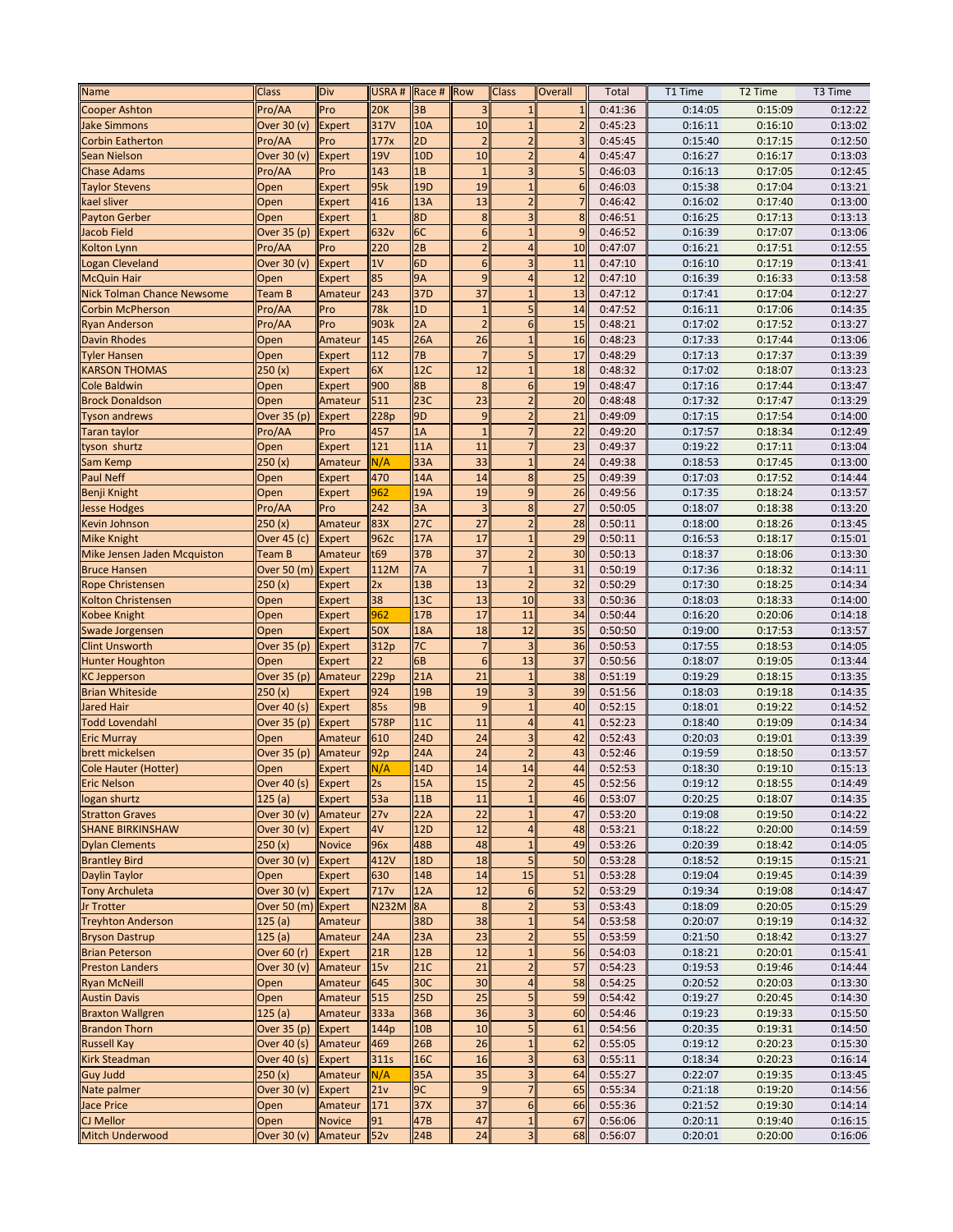| <b>Micheal spencer</b>          | Team B              | Amateur       | T1    | <b>28D</b>      | 28               | 3 <sup>1</sup>           | 69  | 0:56:20 | 0:23:40 | 0:18:58 | 0:13:42 |
|---------------------------------|---------------------|---------------|-------|-----------------|------------------|--------------------------|-----|---------|---------|---------|---------|
| Mitch Johnson                   | Over 30 (v)         | Amateur       | N/A   | 32D             | 32               | $\overline{4}$           | 70  | 0:56:24 | 0:20:27 | 0:20:44 | 0:15:13 |
| brandon lesniak                 | 250(x)              | Amateur       | N/A   | 33B             | 33               | $\overline{\mathcal{L}}$ | 71  | 0:56:58 | 0:22:25 | 0:20:15 | 0:14:18 |
| Charles Shafer                  | 125 (a)             | Amateur       | 122A  | 35C             | 35               | $\overline{4}$           | 72  | 0:57:16 | 0:21:50 | 0:20:00 | 0:15:26 |
| Hunter Jacketta                 | Open                | Amateur       | 918   | 36C             | 36               | $\overline{7}$           | 73  | 0:57:31 | 0:22:03 | 0:20:35 | 0:14:53 |
| <b>Brent Davis</b>              | Over 50 (m) Amateur |               | 167M  | 21B             | 21               | $\mathbf{1}$             | 74  | 0:58:00 | 0:20:22 | 0:22:31 | 0:15:07 |
| Dakota Angus                    | Open                | <b>Novice</b> | N/A   | 59D             | 59               | $\overline{2}$           | 75  | 0:58:02 | 0:23:09 | 0:20:53 | 0:14:00 |
|                                 |                     |               | 191   | <b>50B</b>      | 50               | 3                        | 76  |         |         |         |         |
| <b>Tanner Smith</b>             | Open                | <b>Novice</b> |       |                 |                  |                          |     | 0:58:46 | 0:21:51 | 0:21:40 | 0:15:15 |
| <b>Chad Marshall</b>            | Over 35 (p)         | Amateur       | 30P   | 29A             | 29               | 3                        | 77  | 0:58:49 | 0:22:47 | 0:20:43 | 0:15:19 |
| <b>Brian Lindsay</b>            | Over 60 (r)         | <b>Expert</b> | 8m    | 14C             | 14               | $\overline{2}$           | 78  | 0:59:29 | 0:20:55 | 0:22:25 | 0:16:09 |
| <b>Trevor Cook</b>              | 250 (x)             | <b>Novice</b> | 619   | 43B             | 43               | $\overline{\mathbf{c}}$  | 79  | 0:59:30 | 0:22:50 | 0:21:09 | 0:15:31 |
| <b>Kevin Egbert</b>             | Over 30 (v)         | <b>Expert</b> | 616V  | 34C             | 34               | 8                        | 80  | 0:59:36 | 0:25:09 | 0:19:55 | 0:14:32 |
| <b>Jonathon Shults</b>          | Over 40 (s)         | <b>Expert</b> | 98s   | 13D             | 13               | $\overline{4}$           | 81  | 0:59:41 | 0:22:21 | 0:20:44 | 0:16:36 |
| <b>Easton Jorgensen</b>         | 125(a)              | <b>Novice</b> | 50a   | 56C             | 56               | $\mathbf{1}$             | 82  | 1:00:04 | 0:24:29 | 0:21:12 | 0:14:23 |
| Jordan Villar                   | 125 (a)             | <b>Novice</b> | 11a   | 57C             | 57               | $\overline{2}$           | 83  | 1:00:16 | 0:24:22 | 0:21:02 | 0:14:52 |
| <b>Connor Blakely</b>           | Open                | <b>Novice</b> | N/A   | 57 <sub>D</sub> | 57               | $\overline{\mathbf{A}}$  | 84  | 1:00:20 | 0:22:53 | 0:21:30 | 0:15:57 |
|                                 |                     |               | 11V   |                 | 45               | 1                        | 85  |         | 0:22:11 |         |         |
| <b>Brian D Peterson</b>         | Over 30 (v)         | <b>Novice</b> |       | 45A             |                  |                          |     | 1:00:21 |         | 0:21:38 | 0:16:32 |
| <b>Thomas Sharp</b>             | Over 30 (v)         | Amateur       | 112v  | 23D             | 23               | 5                        | 86  | 1:01:11 | 0:23:10 | 0:21:17 | 0:16:44 |
| <b>Dane Miller</b>              | 125(a)              | <b>Novice</b> | N/A   | 55C             | 55               | 3                        | 87  | 1:01:25 | 0:25:27 | 0:21:15 | 0:14:43 |
| Kaleb spencer                   | Team C              | <b>Novice</b> | 150t  | 46A             | 46               | 1                        | 88  | 1:01:35 | 0:21:25 | 0:22:45 | 0:17:25 |
| Cory Lovendahl                  | Over 30 (v)         | Amateur       | N/A   | 29D             | 29               | 6                        | 89  | 1:02:19 | 0:23:29 | 0:22:13 | 0:16:37 |
| <b>Colton Thain</b>             | Over 30 (v)         | <b>Novice</b> | N/A   | 51D             | 51               | $\overline{2}$           | 90  | 1:02:54 | 0:20:50 | 0:24:55 | 0:17:09 |
| <b>Eric Swapp</b>               | Over 45 (c)         | <b>Novice</b> | 14c   | 42D             | 42               | $\mathbf{1}$             | 91  | 1:02:59 | 0:19:00 | 0:24:30 | 0:19:29 |
| <b>Tyson Cook</b>               | Open                | <b>Novice</b> | N/A   | 44D             | 44               | 5                        | 92  | 1:03:14 | 0:23:59 | 0:22:48 | 0:16:27 |
| <b>Andrew Shupe</b>             | Over 30 (v)         | <b>Novice</b> | 104v  | 41B             | 41               | 3                        | 93  | 1:03:17 | 0:25:23 | 0:21:01 | 0:16:53 |
|                                 |                     |               |       |                 |                  | 3                        | 94  |         | 0:23:16 |         |         |
| Carson Kay                      | 250 (x)             | <b>Novice</b> | 119x  | 48C             | 48               |                          |     | 1:03:20 |         | 0:22:53 | 0:17:11 |
| <b>Chip Covill</b>              | Over 35 (p)         | Amateur       | 113P  | 35B             | 35               | $\overline{4}$           | 95  | 1:03:23 | 0:22:42 | 0:23:40 | 0:17:01 |
| <b>Kurt Kearlsey</b>            | Over 45 (c)         | Amateur       | 218c  | 29B             | 29               | $\mathbf{1}$             | 96  | 1:03:28 | 0:23:55 | 0:22:54 | 0:16:39 |
| <b>Todd Cook</b>                | Over 45 (c)         | <b>Novice</b> | 20 Id | 43A             | 43               | $\overline{2}$           | 97  | 1:03:40 | 0:23:31 | 0:22:24 | 0:17:45 |
| <b>Weston Jensen</b>            | Over 35 (p)         | Amateur       | 23p   | 31C             | 31               | 5                        | 98  | 1:04:04 | 0:26:30 | 0:21:29 | 0:16:05 |
| <b>Shafer Martinez</b>          | Open                | <b>Expert</b> | N/A   | 15D             | 15               | 16                       | 99  | 1:04:29 | 0:20:05 | 0:26:08 | 0:18:16 |
| Casey S Chartier                | Over 40 (s)         | Amateur       | 427s  | 33C             | 33               | $\overline{2}$           | 100 | 1:05:00 | 0:26:01 | 0:21:49 | 0:17:10 |
| <b>Ryan Davis</b>               | 125(a)              | Amateur       | 257a  | 37C             | 37               | 5                        | 101 | 1:05:02 | 0:28:01 | 0:21:40 | 0:15:21 |
| <b>Kelly Dastrup</b>            | Over 50 (m) Amateur |               | 114M  | 23B             | 23               | $\overline{2}$           | 102 | 1:05:18 | 0:23:44 | 0:23:50 | 0:17:44 |
|                                 |                     |               |       | 32C             | 32               | $\overline{7}$           |     |         |         |         |         |
| Cary Freeman                    | Over 30 (v)         | Amateur       | N/A   |                 |                  |                          | 103 | 1:05:44 | 0:25:48 | 0:22:53 | 0:17:03 |
| <b>Matt Erwin</b>               | Over 50 (m)         | Amateur       | N/A   | 28B             | 28               | 3                        | 104 | 1:06:02 | 0:22:30 | 0:24:42 | 0:18:50 |
| <b>Sawyer Howe</b>              | Open                | <b>Novice</b> | N/A   | 54A             | 54               | 6                        | 105 | 1:06:25 | 0:27:59 | 0:21:35 | 0:16:51 |
| <b>Danny Garringer</b>          | 250(x)              | <b>Novice</b> | N/A   | 56A             | 56               | $\overline{A}$           | 106 | 1:06:32 | 0:26:57 | 0:22:38 | 0:16:57 |
| Rylee                           | Women (w)           | Amateur       | 3w    | <b>28C</b>      | 28               | $\overline{1}$           | 107 | 1:06:41 | 0:26:41 | 0:22:47 | 0:17:13 |
| sean thain                      | 250(x)              | <b>Novice</b> | N/A   | 52A             | 52               | 5                        | 108 | 1:06:52 | 0:27:20 | 0:22:47 | 0:16:45 |
| <b>Hinckley Erwin</b>           | Open                | Amateur       | 616   | <b>28A</b>      | 28               | 8                        | 109 | 1:07:14 | 0:25:13 | 0:23:47 | 0:18:14 |
| Daxtyn Honeycutt                | Open                | <b>Novice</b> | 14    | 55B             | 55               | $\overline{7}$           | 110 | 1:07:21 | 0:25:37 | 0:22:29 | 0:19:15 |
| john moody                      | Over 35 (p)         | Amateur       | 808P  | 29C             | 29               | 6                        | 111 | 1:07:35 | 0:22:43 | 0:24:47 | 0:20:05 |
| <b>Andre Callister</b>          | 125(a)              | Amateur       | 265A  | 34D             | 34               | $6\overline{6}$          | 112 | 1:07:48 | 0:31:24 | 0:22:44 | 0:13:40 |
| kelly chartier                  | Over 40 (s)         |               |       | 33D             | 33               | 3                        | 113 | 1:08:04 |         |         | 0:19:31 |
|                                 |                     | Amateur       | 41s   |                 |                  |                          |     |         | 0:25:08 | 0:23:25 |         |
| <b>Asher Lawrence</b>           | Open                | Amateur       | 104   | 31A             | 31               |                          | 114 | 1:08:23 | 0:21:28 | 0:26:59 | 0:19:56 |
| <b>Alex Lofgreen</b>            | Over 45 (c)         | Amateur       | 23c   | 25C             | 25               | $\overline{2}$           | 115 | 1:08:37 | 0:28:17 | 0:23:20 | 0:17:00 |
| <b>Jamie Clements</b>           | Over 40 (s)         | <b>Novice</b> | 44s   | 48A             | 48               | $\mathbf{1}$             | 116 | 1:08:53 | 0:25:45 | 0:23:53 | 0:19:15 |
| <b>Garrett and Caleb Wallin</b> | Team B              | Amateur       | T42   | 22D             | 22               | $\overline{4}$           | 117 | 1:11:20 | 0:22:44 | 0:25:10 | 0:23:26 |
| <b>Kade Caldwell</b>            | Open                | Expert        | 373   | 17C             | 17               | 17                       | 118 | 1:11:29 | 0:21:05 | 0:25:49 | 0:24:35 |
| <b>Dallin Dyer</b>              | Open                | Amateur       | na    | 30A             | 30               | 10                       | 119 | 1:12:35 | 0:25:08 | 0:26:03 | 0:21:24 |
| Christopher Rij                 | Open                | <b>Expert</b> | 21    | 16B             | 16               | 18                       | 120 | 1:13:07 | 0:23:10 | 0:26:04 | 0:23:53 |
| <b>Matt McCoy</b>               | Open                | Amateur       | N/A   | 32B             | 32               | 11                       | 121 | 1:13:41 | 0:27:14 | 0:25:01 | 0:21:26 |
| <b>Tanner Tinker</b>            | 125 (a)             | <b>Novice</b> | 13A   | 42A             | 42               | $\overline{4}$           | 122 | 1:13:51 | 0:26:51 | 0:24:13 | 0:22:47 |
|                                 |                     |               |       |                 |                  |                          |     |         |         |         | 0:17:57 |
| <b>Brandon Kane</b>             | Over 30 (v)         | Amateur       | N/A   | 38B             | 38               | 8                        | 123 | 1:13:56 | 0:31:04 | 0:24:55 |         |
| <b>Casey Otterson</b>           | Open                | <b>Novice</b> | N/A   | 51C             | 51               | 8                        | 124 | 1:14:42 | 0:30:10 | 0:25:56 | 0:18:36 |
| <b>Cody Randall</b>             | Open                | Amateur       | 644   | 34B             | 34               | 12                       | 125 | 1:15:12 | 0:26:49 | 0:27:24 | 0:20:59 |
| <b>Andy Byers</b>               | Over 40 (s)         | Amateur       | N/A   | 32A             | 32               | $\overline{4}$           | 126 | 1:15:30 | 0:26:15 | 0:27:15 | 0:22:00 |
| Stephen beaudoin                | Over 50 (m) Novice  |               | 56m   | 40C             | 40               | 1                        | 127 | 1:15:46 | 0:27:33 | 0:26:10 | 0:22:03 |
| <b>Rodney Jarrett</b>           | Over 35 (p)         | Amateur       | 20p   | 25A             | 25               |                          | 128 | 1:15:50 | 0:28:00 | 0:27:09 | 0:20:41 |
| <b>Steve Holman</b>             | Over 50 (m) Expert  |               | 88m   | 8C              | $\boldsymbol{8}$ | 3                        | 129 | 1:21:32 | 0:25:09 | 0:23:50 | 0:32:33 |
| <b>Travis Schildhauer</b>       | 250 (x)             | <b>Novice</b> | 121X  | 40A             | 40               | 6                        | 130 | 1:21:47 | 0:27:39 | 0:26:44 | 0:27:24 |
| <b>Eric Rutland</b>             | Over 45 (c) Amateur |               | 21c   | <b>22C</b>      | 22               | 3                        | 131 | 1:23:34 | 0:25:23 | 0:31:27 | 0:26:44 |
|                                 |                     |               | 32r   | <b>18C</b>      | 18               | 3                        | 132 | 1:24:24 | 0:25:23 | 0:29:52 | 0:29:09 |
| <b>Clair Jorgensen</b>          | Over 60 (r) Expert  |               |       |                 |                  |                          |     |         |         |         |         |
| <b>Mandy Steadman</b>           | Women (w) Amateur   |               | 13w   | 30B             | 30               | $\overline{2}$           | 133 | 1:24:44 | 0:29:55 | 0:29:43 | 0:25:06 |
| <b>Steven Grayson</b>           | Over 30 (v)         | Amateur       | 820V  | 59A             | 59               | 9                        | 134 | 1:25:21 | 0:24:28 | 0:34:06 | 0:26:47 |
| <b>Brian cook</b>               | Over 40 (s)         | <b>Novice</b> | N/A   | 43C             | 43               | $\overline{2}$           | 135 | 1:27:06 | 0:24:50 | 0:34:41 | 0:27:35 |
| <b>Gary Sharpe</b>              | Over 30 (v) Expert  |               | 75M   | 18B             | 18               | 9                        | 136 | 1:28:52 | 0:25:53 | 0:34:12 | 0:28:47 |
| <b>Conner White</b>             | 125(a)              | <b>Novice</b> | 616   | 46C             | 46               | 5 <sup>1</sup>           | 137 | 1:30:11 | 0:34:34 | 0:31:05 | 0:24:32 |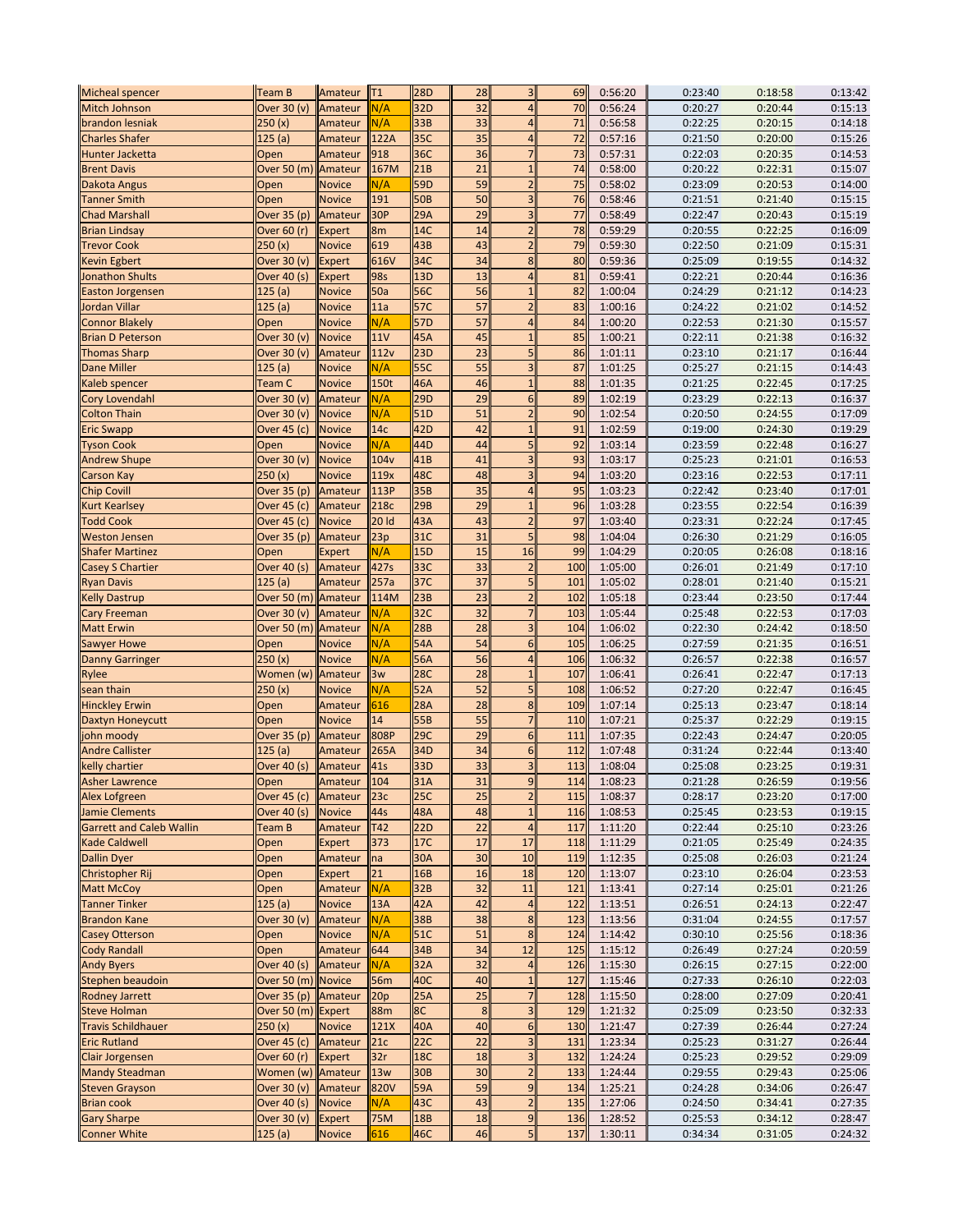| <b>Caz Waskowicz</b>      | Over 30 (v) Amateur |               | N/A              | 31D             | 31             | 10               | 138 | 1:31:05    | 0:37:04 | 0:30:49 | 0:23:12 |
|---------------------------|---------------------|---------------|------------------|-----------------|----------------|------------------|-----|------------|---------|---------|---------|
| <b>Taigon Bushell</b>     | 250(x)              | <b>Novice</b> | N/A              | <b>50D</b>      | 50             |                  | 139 | 1:32:45    | 0:33:41 | 0:29:46 | 0:29:18 |
| <b>Jeff Eastin</b>        | Over 50 (m) Novice  |               | 99m              | 41C             | 41             | $\overline{c}$   | 140 | 1:33:09    | 0:29:43 | 0:32:35 | 0:30:51 |
| <b>Melissa Sharp</b>      | Women (w)           | <b>Novice</b> | 17w              | 40B             | 40             | $\mathbf{1}$     | 141 | 1:33:14    | 0:28:01 | 0:32:36 | 0:32:37 |
| <b>Chance Kolan</b>       | Open                | Amateur       | 57               | 22B             | 22             | 13               | 142 | 1:33:47    | 0:24:30 | 0:36:04 | 0:33:13 |
| <b>RYAN HUGHES</b>        | Over 40 (s)         | Amateur       | N/A              | 27A             | 27             | 5                | 143 | 1:34:45    | 0:40:29 | 0:30:59 | 0:23:17 |
| Jake mcquiston            | Over 45 (c)         | <b>Novice</b> | N/A              | 50A             | 50             | 3                | 144 | 1:35:05    | 0:30:34 | 0:33:42 | 0:30:49 |
| <b>Spencer Kirk</b>       | Team C              | <b>Novice</b> | T338             | 39D             | 39             | $\overline{2}$   | 145 | 1:35:22    | 0:30:15 | 0:34:00 | 0:31:07 |
| <b>Jason Rhodes</b>       | Sportsman           | Heads-up      | N/A              | 55A             | 55             | $\mathbf{1}$     | 146 | 1:35:58    | 0:34:31 | 0:35:27 | 0:26:00 |
| <b>Rylee Bryan</b>        | Women (w)           | <b>Novice</b> | 26W              | 47 <sub>D</sub> | 47             | $\overline{2}$   | 147 | 1:36:25    | 0:26:29 | 0:32:42 | 0:37:14 |
| <b>William DaBell</b>     | Sportsman           | Heads-up      | N/A              | 59B             | 59             | $\overline{2}$   | 148 | 1:37:21    | 0:33:01 | 0:34:13 | 0:30:07 |
| bronson frye              | 125 (a)             | Amateur       | N/A              | 31B             | 31             | $\overline{7}$   | 149 | 1:40:04    | 0:31:30 | 0:35:34 | 0:33:00 |
| <b>Brayton Ercanbrack</b> | 125 (a)             | <b>Novice</b> | 77a              | 59C             | 59             | 6                | 150 | 1:42:42    | 0:34:22 | 0:36:20 | 0:32:00 |
| Jason Blackburn           | Over 35 (p)         | <b>Novice</b> | N/A              | 60C             | 60             | $\mathbf{1}$     | 151 | 1:44:31    | 0:35:44 | 0:36:48 | 0:31:59 |
| <b>Clay Ashworth</b>      | 250 (x)             | Amateur       | 606x             | 30 <sub>D</sub> | 30             | 5                | 152 | 1:47:17    | 0:39:22 | 0:36:36 | 0:31:19 |
| <b>Michael Blakely</b>    | 250 (x)             | Amateur       | 28x              | 36D             | 36             | $6\phantom{1}6$  | 153 | 1:47:45    | 0:31:34 | 0:33:00 | 0:43:11 |
| <b>Ryan Chartier</b>      | Over 35 (p)         | <b>Novice</b> | 18p              | 57B             | 57             | $\overline{2}$   | 154 | 1:50:40    | 0:34:43 | 0:38:10 | 0:37:47 |
| Carsen cook               | 125(a)              | <b>Novice</b> | N/A              | 43D             | 43             | $\overline{7}$   | 155 | 1:50:55    | 0:26:09 | 0:36:17 | 0:48:29 |
| <b>Tyler Oliver</b>       | Open                | <b>Novice</b> | N/A              | 58A             | 58             | 9                | 156 | 1:55:08    | 0:37:59 | 0:40:05 | 0:37:04 |
| <b>McKay Clement</b>      | Open                | <b>Novice</b> | N/A              | 49C             | 49             | 10               | 157 | 1:56:47    | 0:35:02 | 0:39:54 | 0:41:51 |
|                           |                     | <b>Novice</b> | 29C              | 39C             | 39             | $\overline{4}$   | 158 | 1:57:27    | 0:44:15 | 0:39:27 | 0:33:45 |
| <b>Brent King</b>         | Over 45 (c)         |               | 223A             | 21D             | 21             | 8                | 159 |            | 0:35:14 |         |         |
| <b>Cody Monson</b>        | 125(a)              | Amateur       |                  |                 |                |                  |     | 1:58:46    |         | 0:41:21 | 0:42:11 |
| <b>Wynn Fox</b>           | 250 (x)             | <b>Novice</b> | N/A              | 48D             | 48             | $\boldsymbol{8}$ | 160 | 2:02:31    | 0:34:19 | 0:43:27 | 0:44:45 |
| Kyle Jervais              | 125(a)              | <b>Expert</b> | N/A              | <b>20A</b>      | 20             | $\overline{2}$   | 161 | 2:05:08    | 0:37:54 | 0:43:19 | 0:43:55 |
| <b>Kade Cook</b>          | 250(x)              | <b>Novice</b> | N/A              | 44B             | 44             | 9                | 162 | 2:07:35    | 0:59:17 | 0:22:32 | 0:45:46 |
| <b>Kerry Chartier</b>     | Over 60 (r)         | <b>Expert</b> | N4R              | 16A             | 16             | 4                | 163 | 2:09:41    | 0:30:29 | 0:50:27 | 0:48:45 |
| <b>Hadlee Nelson</b>      | Women (w)           | <b>Novice</b> | 15w              | 45B             | 45             | 3                | 164 | 2:09:44    | 0:38:50 | 0:43:12 | 0:47:42 |
| <b>Bill Nelson</b>        | Over 40 (s)         | Amateur       | 38S              | 36A             | 36             | 6                | 165 | 2:13:52    | 0:46:37 | 0:44:38 | 0:42:37 |
| <b>Ryan Nielsen</b>       | Over 30 (v)         | <b>Novice</b> | 342 <sub>v</sub> | 41A             | 41             | $\overline{4}$   | 166 | 2:15:08    | 0:34:43 | 0:48:31 | 0:51:54 |
| <b>Nate Argus</b>         | Open                | <b>Novice</b> | N/A              | 60A             | 60             | 11               | 167 | 2:15:57    | 0:46:52 | 0:48:05 | 0:41:00 |
| <b>Larry Barlage</b>      | Over 70             | <b>Expert</b> | N1P              | 53D             | 53             | $\mathbf{1}$     | 168 | 2:30:10    | 0:43:16 | 0:52:46 | 0:54:08 |
| <b>Ashlee LaCharite</b>   | Women (w) Amateur   |               | 2W               | 38C             | 38             | 3                | 169 | 2:38:24    | 0:53:48 | 0:54:19 | 0:50:17 |
| <b>Grant Holmes</b>       | Open                | <b>Novice</b> | 223              | 47C             | 47             | 12               | 170 | 2:38:36    | 0:49:24 | 0:55:57 | 0:53:15 |
| Kylan Worden              | 125 (a)             | <b>Novice</b> | N/A              | 47A             | 47             | 8                | 171 | 2:41:54    | 0:48:25 | 0:55:44 | 0:57:45 |
| Kaeley Steadman           | Women (w)           | <b>Novice</b> | <b>88w</b>       | 49D             | 49             | $\overline{4}$   | 172 | 2:43:36    | 0:43:33 | 0:58:10 | 1:01:53 |
| Derek Egbert              | Over 35 (p)         | <b>Novice</b> | N/A              | 51B             | 51             | 3                | 173 | 2:47:09    | 0:44:44 | 0:59:37 | 1:02:48 |
| <b>William Egbert</b>     | Sportsman           | Heads-up      | N/A              | 51A             | 51             | 3                | 174 | 2:49:46    | 0:44:25 | 1:00:06 | 1:05:15 |
| kenny johnson             | Over 50 (m)         | <b>Novice</b> | N/A              | 52B             | 52             | 3                | 175 | 2:54:13    | 0:54:50 | 0:59:52 | 0:59:31 |
| <b>Cliff Green</b>        | Over 50 (m)         | <b>Novice</b> | 65m              | 42B             | 42             | $\overline{4}$   | 176 | 2:57:07    | 0:42:24 | 1:05:56 | 1:08:47 |
| Jay Bevan                 | Over 60 (r)         | <b>Expert</b> | 4r               | 19C             | 19             | 5                | 177 | 3:03:09    | 0:44:38 | 1:06:36 | 1:11:55 |
| Shane Tiernan             | Sportsman           | Heads-up      | N/A              | 49A             | 49             | $\overline{4}$   | 178 | 3:04:26    | 0:57:30 | 1:03:10 | 1:03:46 |
| James Jenson              | Over 50 (m)         | <b>Novice</b> | 109M             | 46B             | 46             | 5                | 179 | 3:09:16    | 0:56:39 | 1:05:57 | 1:06:40 |
| <b>Isaac Bell</b>         | Open                | <b>Novice</b> | N/A              | 44C             | 44             | 13               | 180 | 3:44:28    | 0:59:08 | 1:15:43 | 1:29:37 |
| Carlos Moreno             | Open                | <b>Novice</b> | 711              | 60B             | 60             | 14               | 181 | 3:44:42    | 1:05:36 | 1:17:31 | 1:21:35 |
| <b>Darin Hardy</b>        | Over 50 (m) Amateur |               | 77m              | 35D             | 35             | 4                | 182 | 3:47:58    | 1:05:26 | 1:18:10 | 1:24:22 |
| <b>Thayne Scott</b>       | Open                | <b>Novice</b> | 454              | 45C             | 45             | 15               | 183 | 5:30:27    | 1:01:18 | 1:57:40 | 2:31:29 |
| <b>Tyson beverage</b>     | Open                | <b>Novice</b> | N/A              | 45D             | 45             | 16               | 184 | 5:30:27    | 1:01:19 | 1:57:40 | 2:31:28 |
| <b>Tina Green</b>         | Women (w)           | <b>Novice</b> | 711w             | 42C             | 42             | 5                | 185 | 5:52:39    | 1:04:04 | 2:00:35 | 2:48:00 |
| <b>KC Ballow</b>          | Pro/AA              | Pro           | 228              | 1 <sup>C</sup>  | $\mathbf 1$    | 9                | 186 | <b>DNF</b> | 0:18:39 | 0:20:21 | #N/A    |
| <b>Josh Knight</b>        | Pro/AA              | Pro           | 1k               | 2C              | $\overline{2}$ | 10               | 187 | <b>DNF</b> | #N/A    | #N/A    | #N/A    |
| <b>Tyler Ekins</b>        | Open                | <b>Expert</b> | 55X              | 17 <sub>D</sub> | 17             | 19               | 188 | <b>DNF</b> | #N/A    | #N/A    | #N/A    |
| Sade Hill                 | 125(a)              | Amateur       | 129              | 24C             | 24             | 9                | 189 | <b>DNF</b> | 0:34:42 | #N/A    | #N/A    |
| Jeremy mattinson          | Over 45 (c)         | Amateur       | 67с              | 25B             | 25             | $\overline{4}$   | 190 | <b>DNF</b> | #N/A    | #N/A    | #N/A    |
| <b>Kameron Gray</b>       | Over 30 (v)         | Amateur       | 29v              | 26C             | 26             | 11               | 191 | <b>DNF</b> | 0:31:53 | #N/A    | #N/A    |
| <b>Kevin Powers</b>       | Over 45 (c)         | Amateur       | 73с              | 26D             | 26             | 5                | 192 | <b>DNF</b> | 0:28:40 | 0:31:46 | #N/A    |
| <b>Daniel Contreras</b>   | Open                | Amateur       | N/A              | 27D             | 27             | 14               | 193 | <b>DNF</b> | #N/A    | #N/A    | #N/A    |
| <b>Kris Yarrington</b>    | Over 30 (v)         | Amateur       | N/A              | 34A             | 34             | 12               | 194 | <b>DNF</b> | #N/A    | #N/A    | #N/A    |
| <b>Nathan Shurtz</b>      | 125(a)              | Amateur       |                  | 37A             | 37             | 10               | 195 | <b>DNF</b> | #N/A    | #N/A    | #N/A    |
| <b>Bruce Boyd</b>         | Over $45$ (c)       | Amateur       | N/A              | 38A             | 38             | 6                | 196 | <b>DNF</b> | #N/A    | #N/A    | #N/A    |
| <b>Dallas Theobald</b>    | Over 30 (v)         | <b>Novice</b> | 71v              | 39A             | 39             | 5                | 197 | <b>DNF</b> | #N/A    | #N/A    | #N/A    |
| <b>Taylor Brown</b>       | Open                | <b>Novice</b> | 210              | 39B             | 39             | 17               | 198 | <b>DNF</b> | #N/A    | #N/A    | #N/A    |
| <b>Clay Gunnell</b>       | Over 30 (v)         | <b>Novice</b> | 142V             | 40 <sub>D</sub> | 40             | $6 \overline{6}$ | 199 | <b>DNF</b> | #N/A    | #N/A    | #N/A    |
| cody mccallister          | Over 40 (s)         | <b>Novice</b> | 66               | 50C             | 50             | 3                | 200 | <b>DNF</b> | 1:41:23 | #N/A    | #N/A    |
| <b>Andrew Harris</b>      | Open                | <b>Novice</b> | 36B              | 52C             | 52             | 18               | 201 | <b>DNF</b> | #N/A    | #N/A    | #N/A    |
| carl noble                | Open                | <b>Novice</b> | N/A              | 52D             | 52             | 19               | 202 | <b>DNF</b> | 1:38:00 | #N/A    | #N/A    |
| <b>Vincent holst</b>      | Open                | <b>Novice</b> | 86               | 53A             | 53             | 20               | 203 | <b>DNF</b> | 1:38:01 | 2:10:06 | #N/A    |
| Jake hansen               | 250(x)              | <b>Novice</b> | N/A              | 53B             | 53             | 10               | 204 | <b>DNF</b> | 1:12:27 | 1:51:30 | #N/A    |
| <b>Jared Taylor</b>       | Open                | <b>Novice</b> | N/A              | 53C             | 53             | 21               | 205 | <b>DNF</b> | #N/A    | 0:22:20 | 0:30:57 |
| <b>Dan Bringard</b>       | Over 70             | <b>Expert</b> | 41Z              | 54B             | 54             | $\overline{2}$   | 206 | <b>DNF</b> | #N/A    | #N/A    | #N/A    |
|                           |                     |               |                  |                 |                |                  |     |            |         |         |         |